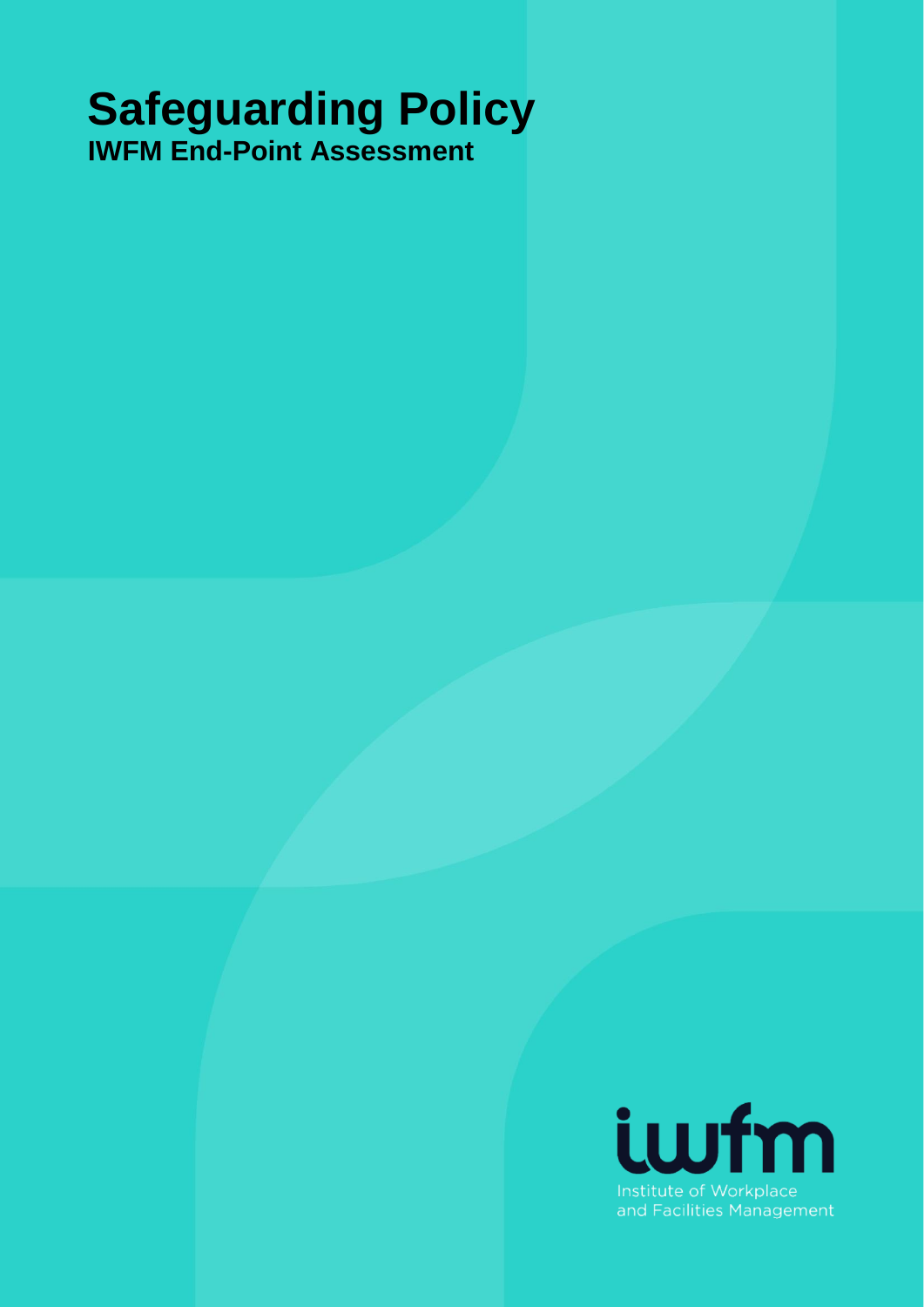### **Safeguarding Policy**

#### **Introduction**

This document specifies the Safeguarding policy of the Institute of Workplace and Facilities Management ("IWFM") End-Point Assessment Organisation (EPAO). This policy is for use by everyone connected with the IWFM EPAO Service e.g. apprentices/employers/Assessors and outlines the IWFM position about the safeguarding of apprentices.

#### **Review arrangements**

IWFM will review the policy annually and revise it as and when necessary in response to customer and apprentice feedback, changes in operational practice, actions from the External Quality Assurance (EQA) body or other external agencies e.g. Institute for Apprenticeships (IfA) or changes in legislation.

To feedback any views please contact the IWFM via the details provided at the end of this policy.

#### **Policy Statement**

All young people (children) and vulnerable adults have the right to protection, to be listened to and to have their opinions heard. IWFM is committed to ensuring all apprentices who undertake an assessment with them have the best opportunity to be assessed in an informed and appropriate environment.

IWFM will ensure that the rights of young people (children) and vulnerable adults are respected regardless of race, gender, disability, religion, sexual orientation, family status, age and social background.

This Policy is implemented in conjunction with IWFM's Equality and Diversity Policy.

#### **Roles and Responsibilities**

All IWFM employees and workers contracted by IWFM, who have primary contact for supporting and/or managing provision to an individual or individuals in their work and/or assessment environment, and those who have secondary contact, will be responsible for implementation of this Policy.

All IWFM employees and workers will abide by current UK legislation and follow procedures as set out in this Policy.

iwfm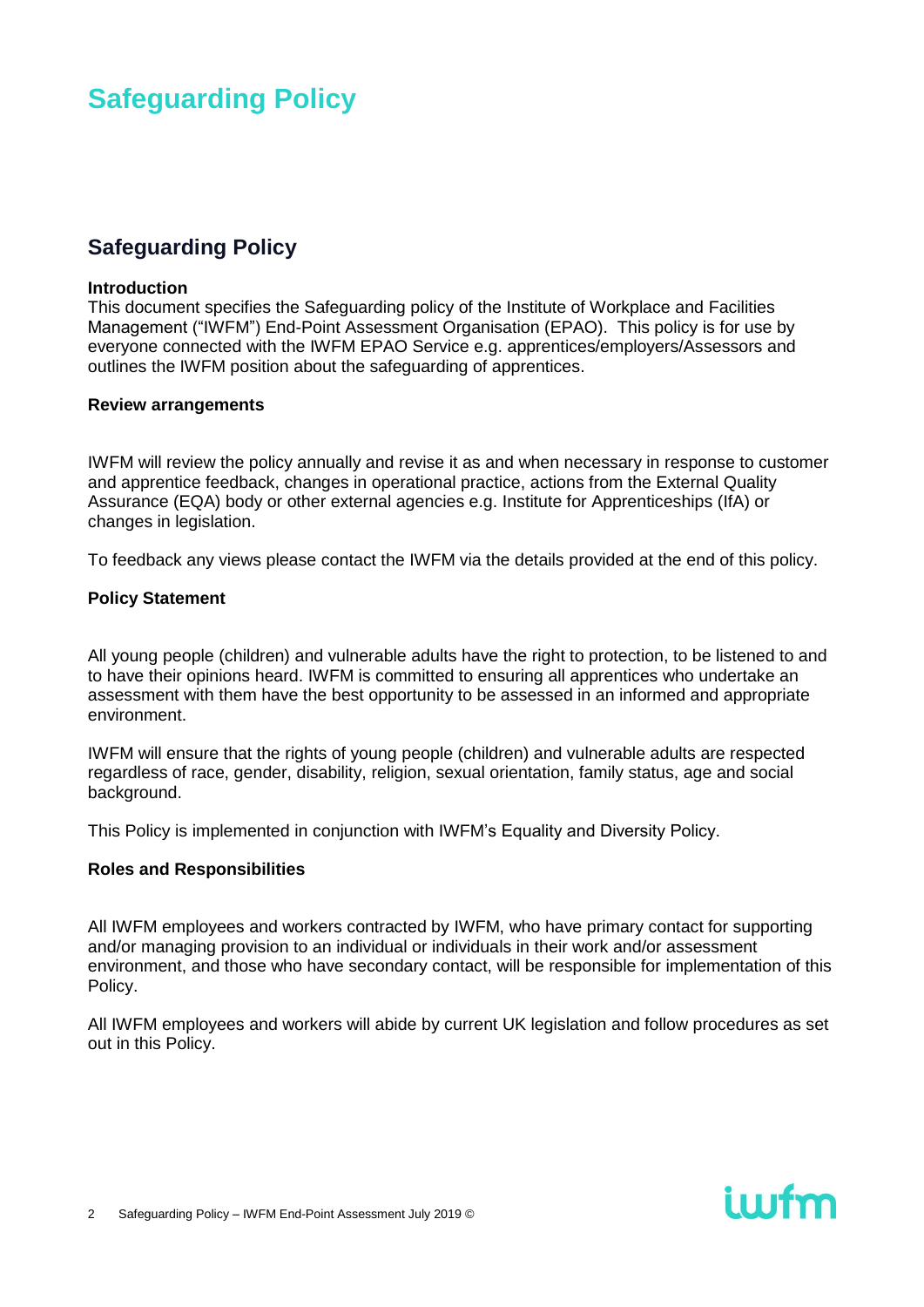It is not the responsibility of IWFM employees to decide or diagnose whether abuse or harm has taken place; however, it is their responsibility to report any concerns, no matter how minor, regarding abuse or harm to IWFM's Safeguarding Officer.

#### **Reporting and Recording Procedure**

All IWFM employees and workers have a duty to report any concerns they may have that a young person (child) or vulnerable adult may be at risk of harm or abuse, even if the young person (child) or vulnerable adult has asked for the incident to be kept confidential between themselves and the member of staff.

Employees are encouraged to report:

- if abuse or harm is suspected;
- if abuse or harm is witnessed;
- when an allegation of abuse or harm is made;
- when a young person (child) or vulnerable adult discloses abuse or harm.

IWFM reporting procedures (all records will be kept confidential):

1. Any suspected abuse or harm must be reported to IWFM's Safeguarding Officer who, if appropriate, will refer and liaise with all relevant parties.

2. Any disclosure or allegation must be recorded.

3. Individuals who report the allegation, or make the disclosure, are required to keep the matter confidential and only discuss it with IWFM's Safeguarding Officer or designated investigators and not the alleged victim/accused or any other members of staff.

4. If the allegation is reported by a sub-contracted Assessment Centre, the person who has designated safeguarding duties at the Assessment Centre will liaise with IWFM's Safeguarding Officer and any other relevant parties.

5. Staff based at Assessment Centres must inform IWFM's Safeguarding Officer of any incidents immediately.

6. If an allegation is reported by an Assessment Centre, the Centre Manager will liaise with IWFM's Safeguarding Officer. Information regarding the incident will be limited to staff responsible for assessing the apprentice.

iwfm

IWFM's Safeguarding Officer will keep all relevant parties informed of the outcome if/as appropriate.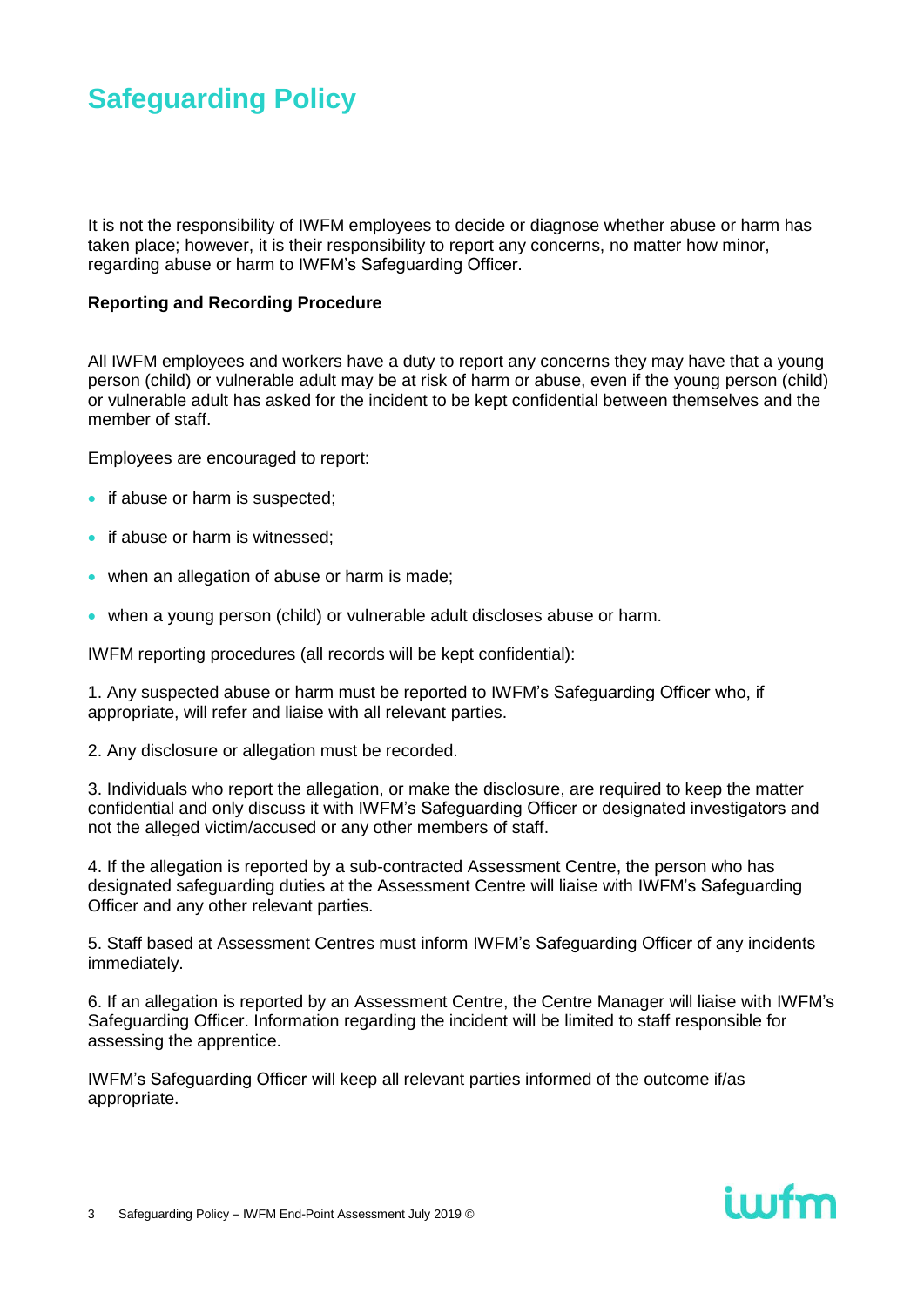IWFM will support the young person (child) and/or vulnerable adult at all times and ensure that they are signposted to the most appropriate organisation for guidance, information and counselling services. The young person (child) and/or vulnerable adult will be treated with dignity throughout this entire process.

#### **Information Sharing**

It is important to note that, when any suspicions or allegations of harm or abuse have been reported to IWFM's Safeguarding Officer, the information obtained may be shared with outside agencies to ensure the safety and welfare of the young person (child) or vulnerable adult, and to provide the most appropriate care or services needed to protect the individual who may be at risk of harm or abuse.

#### **Storage of Information**

Information recorded during any investigation/discussions etc must be kept confidential by IWFM's Safeguarding Officer. After a case has been closed, records will be held separately in a locked cabinet only accessible by IWFM's Safeguarding Officer.

#### **Recruitment and Selection/IWFM Staff**

IWFM will only recruit employees who have the required skills and experience and who have satisfactorily passed all of its recruitment vetting checks. These checks include, but are not limited to, identity, academic qualifications, professional references and previous employment history.

An Enhanced Disclosure and Barring Service (DBS) check and necessary approvals will be required for all employees coming into contact with young people (children) and vulnerable adults.

#### **Radicalisation/Prevent – Counter-Terrorism**

The Prevent Strategy is an integral part of the Counter Terrorism strategy and it aims to deter people from being drawn into, promotion or support of terrorism. Where an apprentice or a member of staff has been identified as being vulnerable or radicalised, IWFM will refer the individual to Prevent Coordinators via the Channel Programme for assessment and support.

#### **Data Protection**

IWFM stores and processes information in compliance with the Data Protection Act (1998) and the General Data Protection Regulation from May 2018.

iwfm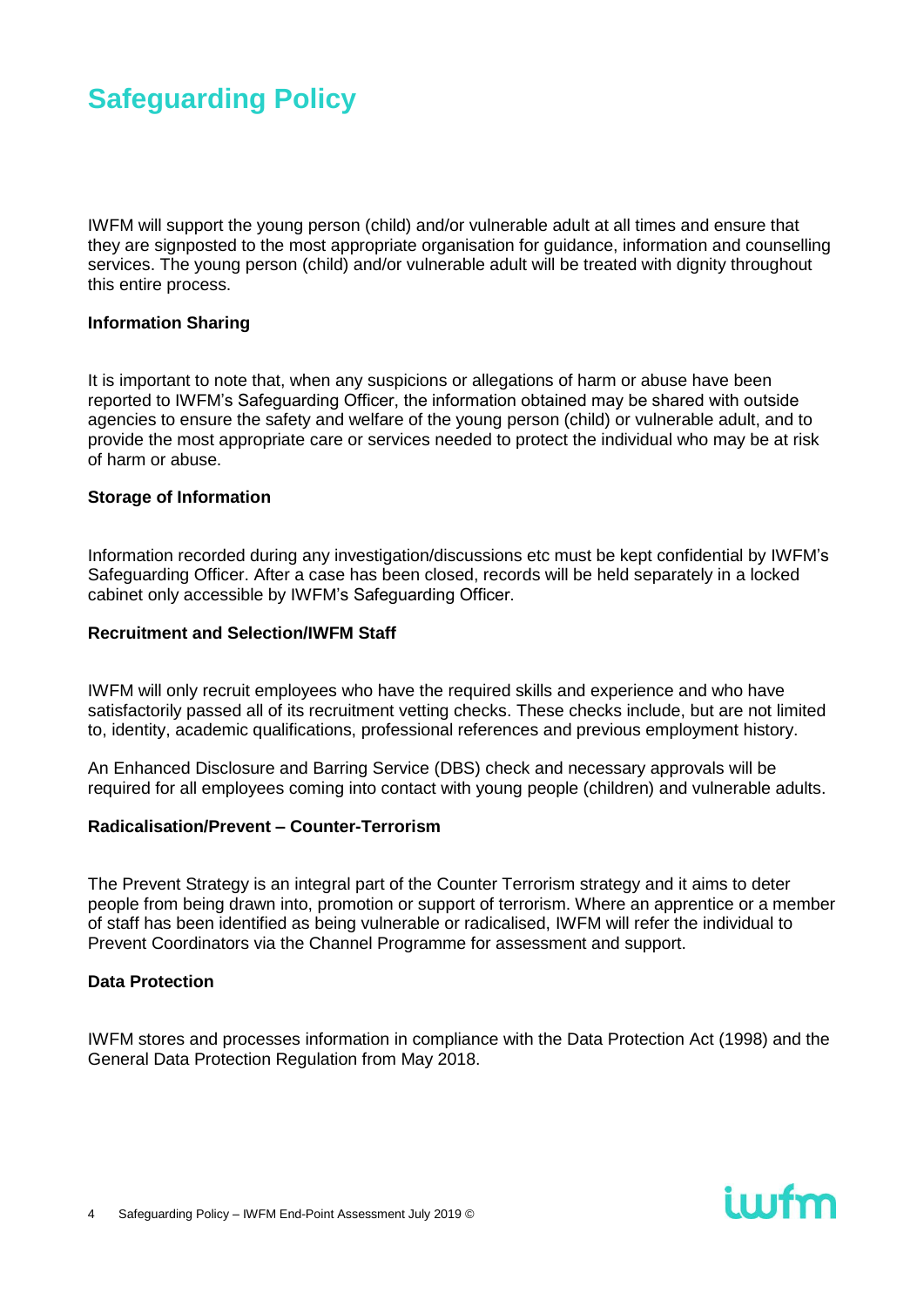#### **Complaints**

For any complaints on how an incident has been handled or the process taken, including outcome, employees and workers are advised to follow the procedure outlined in the IWFM Complaints Policy. The complaint should be reported to the Head of Professional Development who will manage the complaint.

#### **Definitions**

Young Person (Child) is defined as a person under the age of 18 years old.

Vulnerable Adult is defined as a person aged 18 years old and over who may be unable to take care of themselves or protect themselves from harm or from being exploited. This may be because they have a mental health problem, a disability and learning difficulty, a sensory impairment, or have some form of illness.

Apprentice is defined as an apprentice or a learner on a traineeship.

Vulnerable Apprentice (for IWFM purposes) includes both young people and vulnerable adults from the age of 16 years onwards who have been identified as being vulnerable.

Abuse is defined as physical abuse, sexual abuse, emotional abuse, organised abuse, neglect and bullying. Depending on the nature of the abuse, this could lead to a criminal offence and conviction. Harm is defined as damage, injury or distress to a person, which can be either physical or psychological.

Outside Agencies (not limited to):

- Social Services/Social Care Team/Local Authority Designated Officer;
- Police:
- NSPCC;
- Schools;
- Colleges;
- Training Providers;
- Channel Programme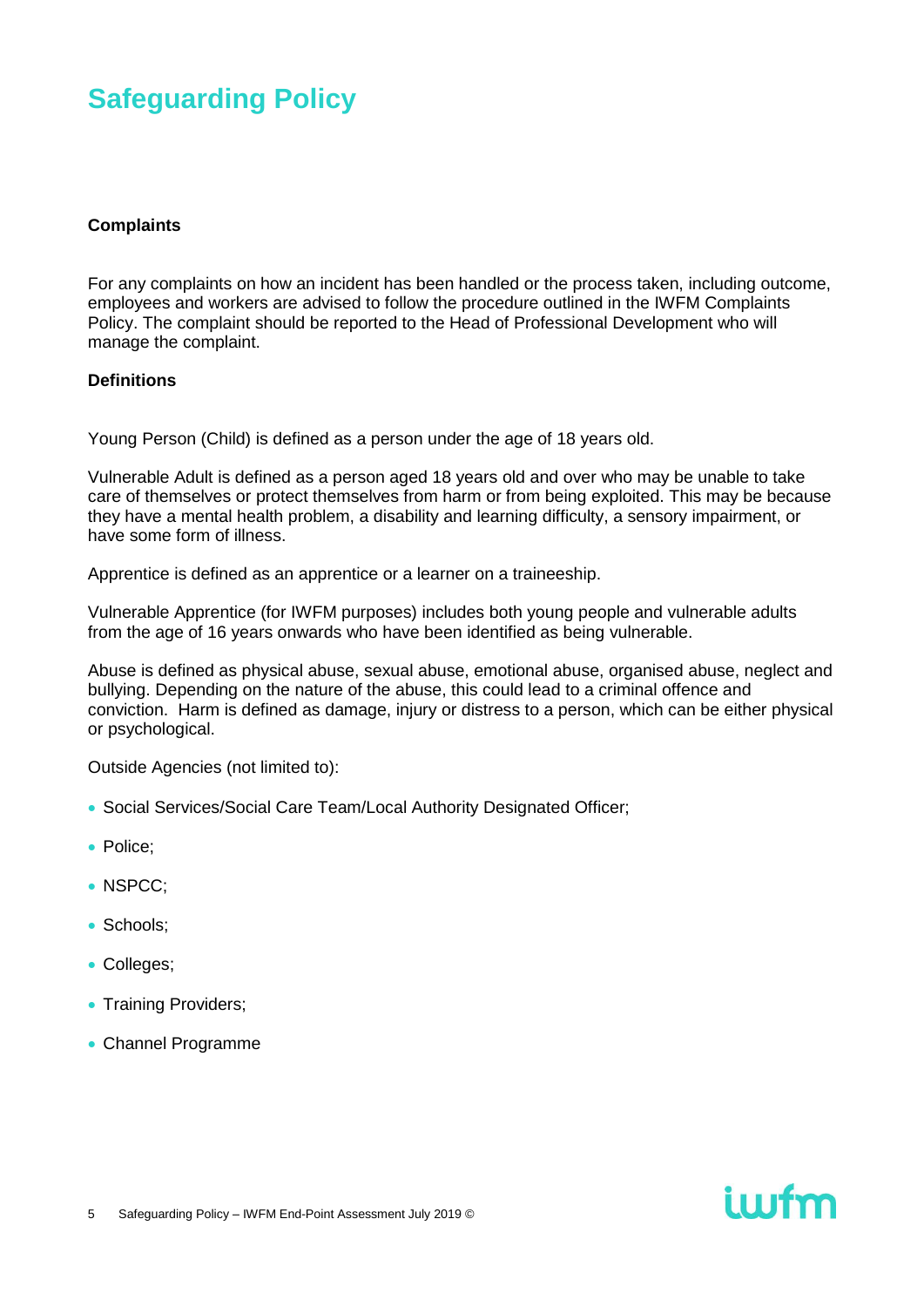#### **Legislation**

IWFM complies with all relevant legislation including, but not limited to, the following:

- Children Act (1989);
- United Nations Convention on the Rights of the Child (1989);
- Human Rights Act (1998);
- Sexual Offences Act (2003);
- Children Act (2004);
- Safeguarding Children Working Together for Positive Outcomes (Welsh Assembly Government 2004);
- What to Do if You're Worried a Child is Being Abused (HM Government 2006);
- Safeguarding Vulnerable Groups Act (2006);
- Protection of Freedoms Act (2012) Part 5 Chapters 1–3;
- Working Together to Safeguard Children (2015);
- Counter Terrorism and Security Act (2015);
- Apprenticeship, Skills and Learning Act (2009);
- Education Act (2011).

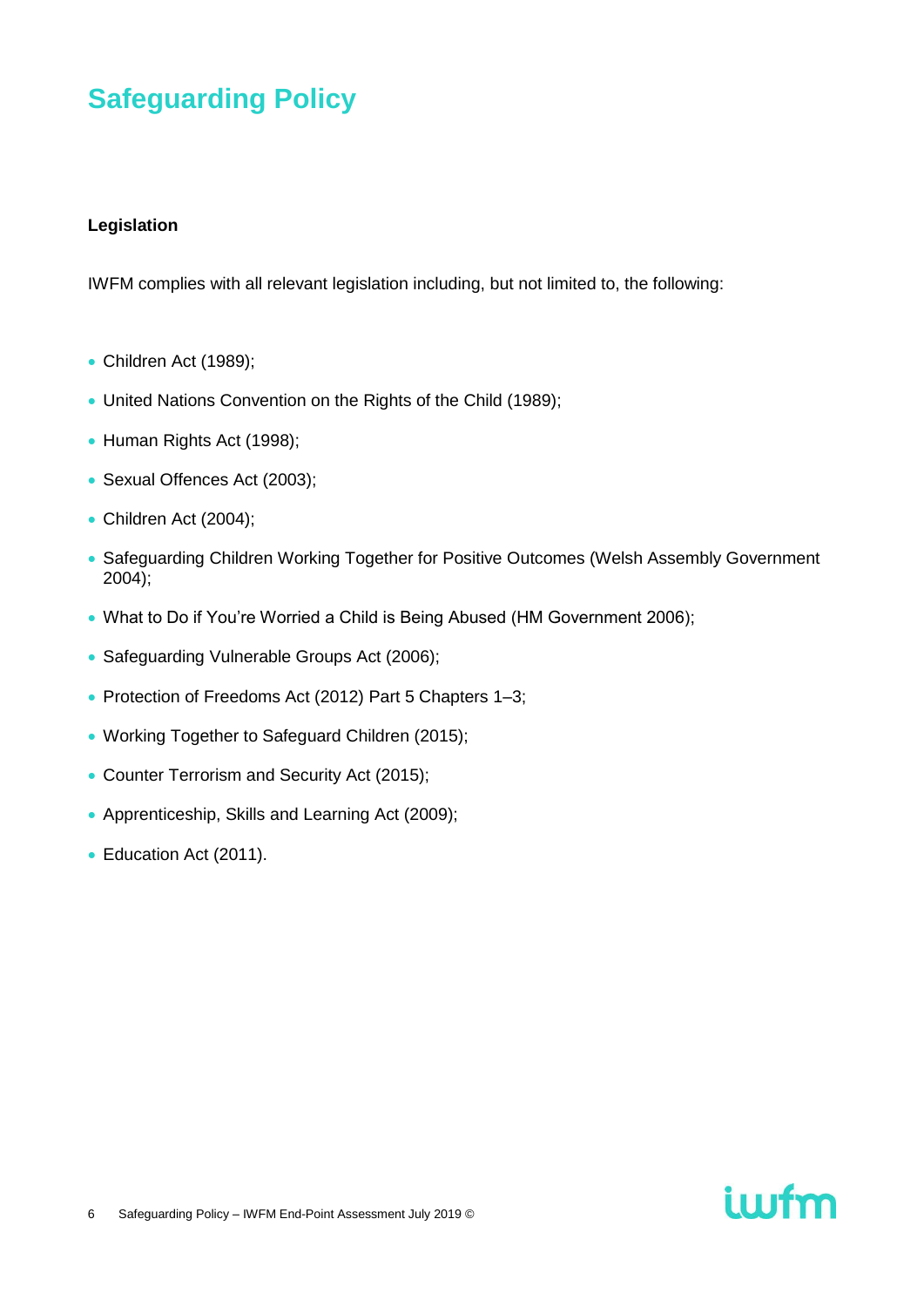#### **Contact us**

Any queries about the contents of the policy should be addressed to:

Head of Professional Development IWFM Charringtons House 1st Floor South The Causeway Bishop's Stortford Herts, CM23 2ER E: [epa@iwfm.org.uk](mailto:epa@iwfm.org.uk)